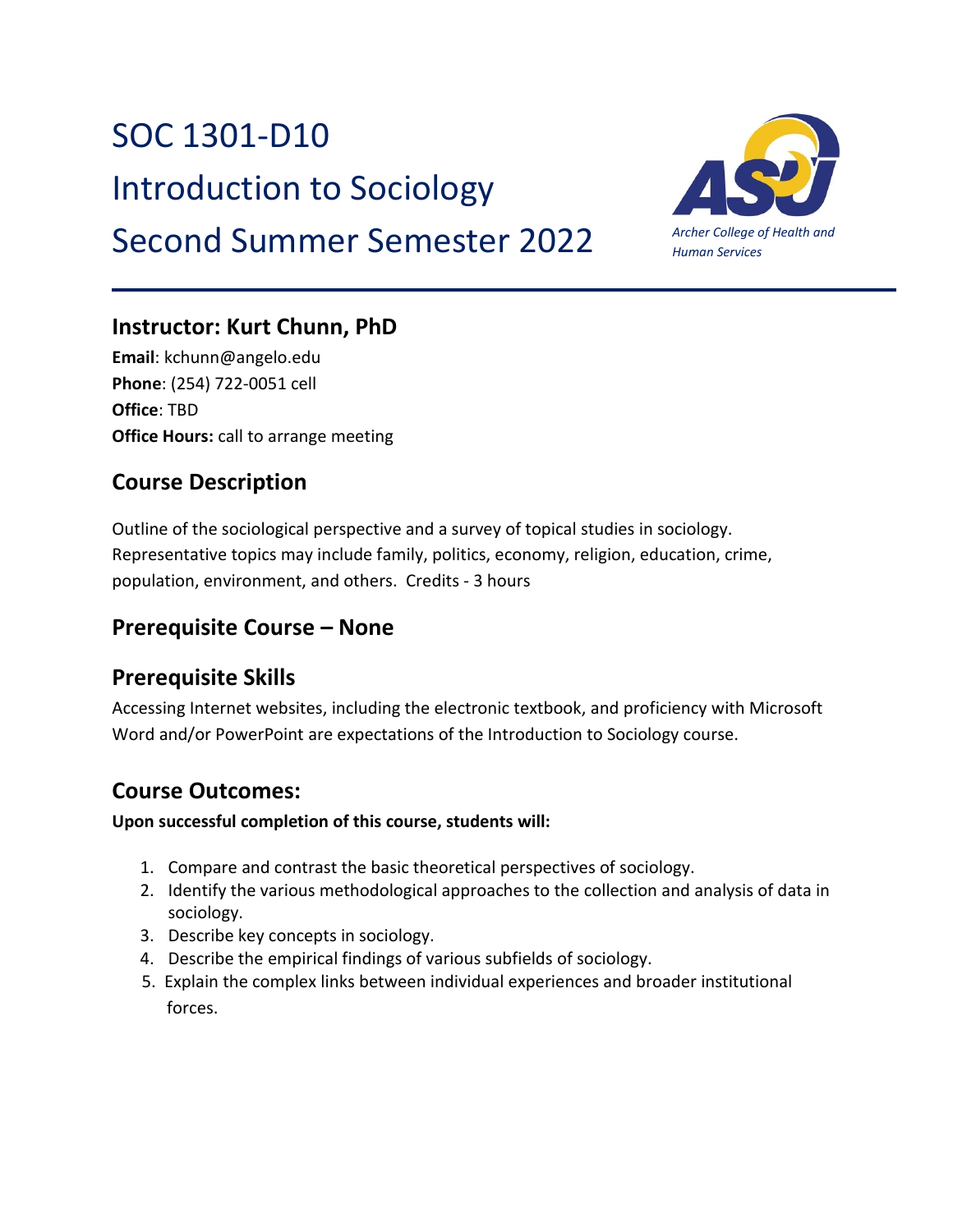### **Angelo State University Core Curriculum Objectives for Social and Behavioral Science Courses and Related Course Assessments:**

Students in this course (Sociological Theory) will practice, utilize, and demonstrate proficiency with the following core curriculum learning objectives: This course meets 4 of the six Core Objectives established by Texas:

 $\boxtimes$  Critical Thinking Skills (CT) – Creative thinking, innovation, inquiry, and analysis; evaluation and synthesis of information

 $\boxtimes$  Communication Skills (COM) – effective development, interpretation and expression of ideas through written, oral, and visual communication

☒ Empirical and Quantitative Skills (EQS) – The manipulation and analysis of numerical data or observable facts resulting in informed conclusions

 $\boxtimes$  Social Responsibility (SR) – Intercultural competence, knowledge of civic responsibility, and the ability to engage effectively in regional, national, and global communities

### **Student Learning Outcomes:**

| <b>Student Learning Outcome</b><br>By completing all course requirements, students<br>will be able to: | Assignment(s) or activity(ies)<br>validating outcome achievement: |
|--------------------------------------------------------------------------------------------------------|-------------------------------------------------------------------|
| Identify Sociology as a field of study and                                                             | Taught through lectures and assigned                              |
| what it has to offer society as a whole (CT,                                                           | readings. Assessed by objective                                   |
| COM, EQS, SR)                                                                                          | exams & written assignments.                                      |
| Analyze the ways that social factors influence                                                         | Taught through lectures and assigned                              |
| the various dimensions of behavior. (CT,                                                               | readings. Assessed by objective                                   |
| COM, EQS, SR)                                                                                          | exams& written assignments.                                       |
| Understand how the major theories in                                                                   | Taught through lectures and assigned                              |
| Sociology interact with one another, and                                                               | readings. Assessed by objective                                   |
| explain contemporary issues (CT, COM, EQS,                                                             | exams& written assignments.                                       |
| SR)                                                                                                    |                                                                   |

### **Course Delivery**

This is an online course offering. The course will be delivered via the Blackboard Learning Management System. The course site can be accessed at [ASU's Blackboard Learning](about:blank)  [Management System](about:blank)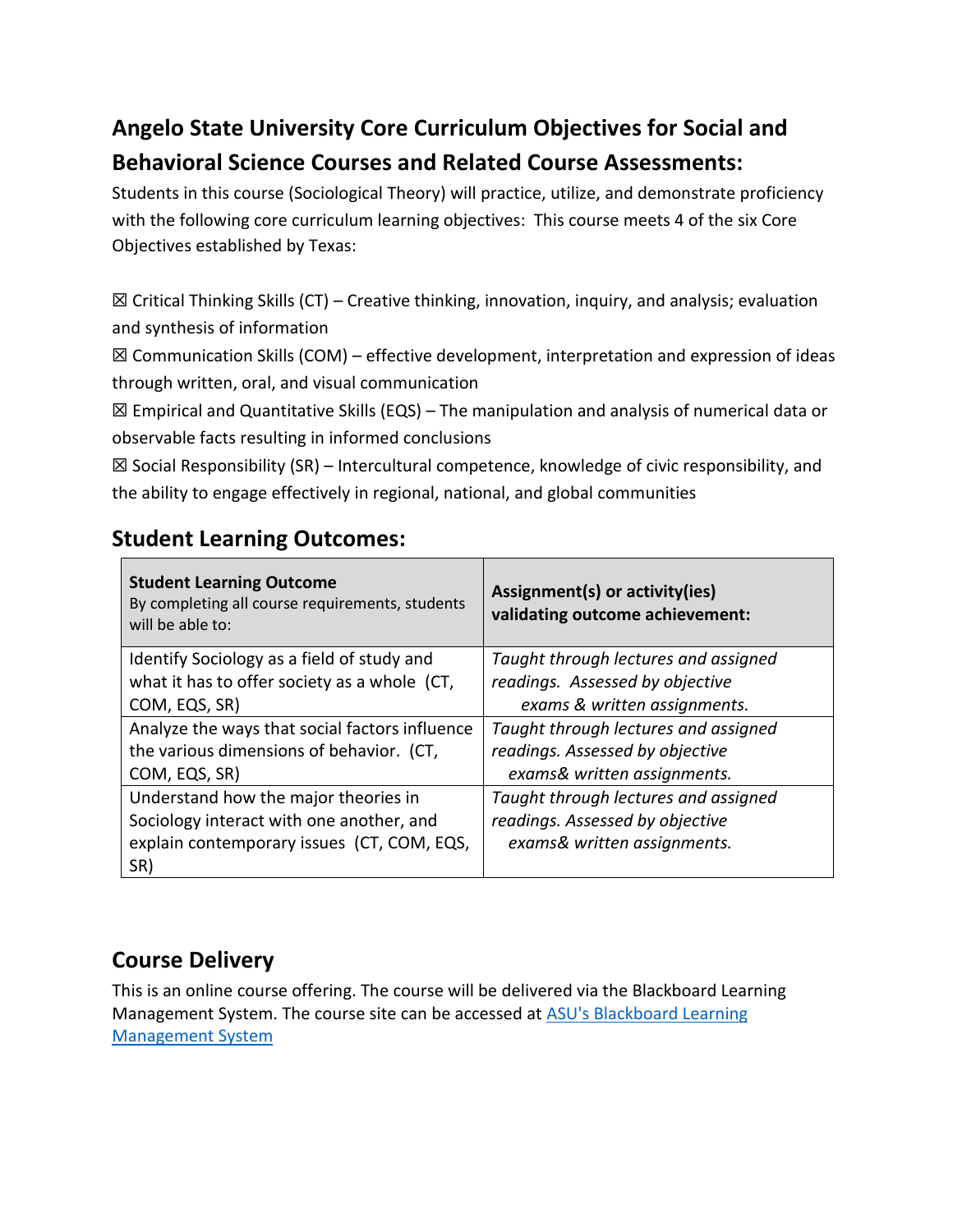### **Required Texts and Materials**

#### **Required Text & Materials**:

- **Computer Access with Internet**
	- Brightspace compatible browser *Firefox* tends to work best Capability to open **Word processing files** and **Adobe (pdf) files**
- **Text**
- Introduction to Sociology, 3e | Author: OpenStax | Publisher: OpenStax, Rice University
- You can access the free textbook here at the OpenStax online **[link](https://openstax.org/details/books/introduction-sociology-3e)**
- If you prefer a hard copy, you can purchase the book from the website for OpenStax for about \$30.

### **To participate in one of ASU's distance education programs, you need this technology:**

- A computer capable of running Windows 7 or later, or Mac OSX 10.8 or later
- The latest version of one of these web browsers: internet Explorer, **Firefox**, or Safari
- Microsoft Office Suite or a compatible Open Office Suite
- Adobe Acrobat Reader
- High Speed Internet Access
- Ethernet adapter cable required (wireless connections can drop during tests and Collaborate sessions)

Refer to Angelo State University's Distance Education website for further technology requirements*:* [Angelo State University's Distance Education Website](about:blank)

### **Communication**

Faculty will respond to email and/or telephone messages within 48 hours during working hours Monday through Friday. Weekend messages may not be returned until Monday.

**Written communication via email:** All private communication will be done exclusively through your ASU email address. Check frequently for announcements and policy changes.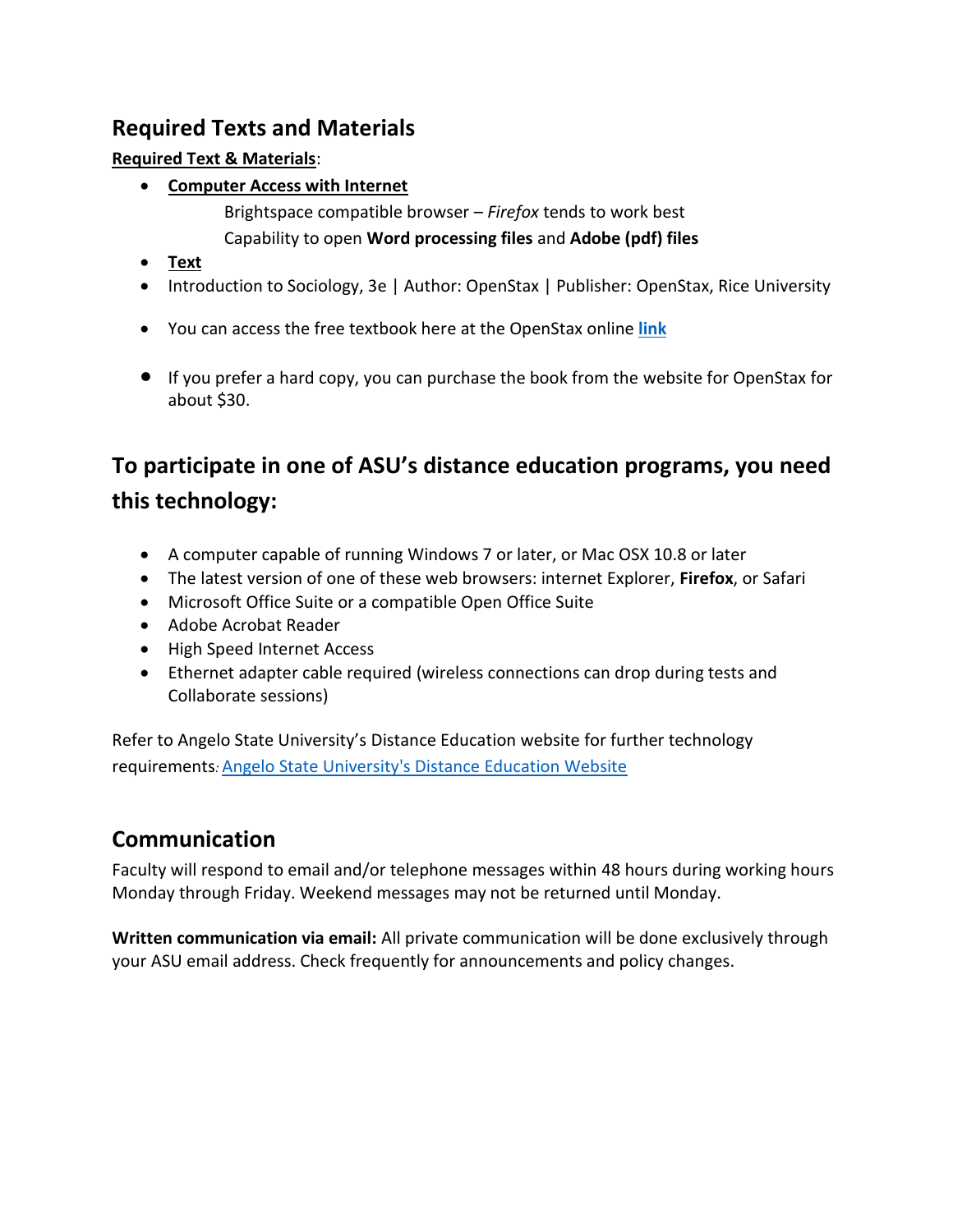### **Evaluation and Grades**

Course grades will be determined as indicated in the table that follow:

| <b>GRADING:</b>                          | <b>Total Points:</b> |
|------------------------------------------|----------------------|
| $600 - 6$ tests @ 100 points each        | $900 - 1000 = A$     |
| 100 - 5 News Articles @ 20 points each   | $800 - 899 = B$      |
| 128 - 16 Chapter Reviews @ 8 points each | $700 - 799 = C$      |
| 72 - 3 POV Papers (3 $@$ 24 points each) | $600 - 699 =$        |
| 100 -- 1 paper "Sociology in My World"   | 599 or below = $F$   |
| 1000 points possible                     |                      |

### **Teaching Strategies**

Students are expected to be "active learners." It is a basic assumption of the instructor that students will be involved (**beyond the materials and lectures presented in the course**) discovering, processing, and applying the course information to the subject of Sociology.

### **Assignment and Activity Descriptions**

#### **News Stories:**

For 5 chapters you will need to turn in a news **story** that *relates to the chapter*. **You choose which 5 chapters you want to do!** Each news story needs to come from a news source on the internet. **Do not use professional journals, encyclopedias, or other notes on the internet for these stories. News stories that are "Book Reviews" are not to be used either.** The entire story must be included (cut and pasted electronically) and then **3** *paragraphs* should be **typed** by you.

The *last day* that the News Stories will be accepted will be are *on the Calendar* on Blackboard *and no late chapter reviews will be accepted.*

*\*\*\*See and follow the example under "News Stories" on Blackboard.* 

#### **Chapter Reviews:**

For each chapter that we cover, you will find a chapter review sheet on *Blackboard* under *"Chapter Reviews"* to fill out and turn in on the dates listed on the calendar. Each chapter review will consist of fill-in-the-blank sentences that come straight from your textbook. The *last day* that the chapter reviews will be accepted will be are *on the Calendar* on Brightspace *and no late chapter reviews will be accepted.*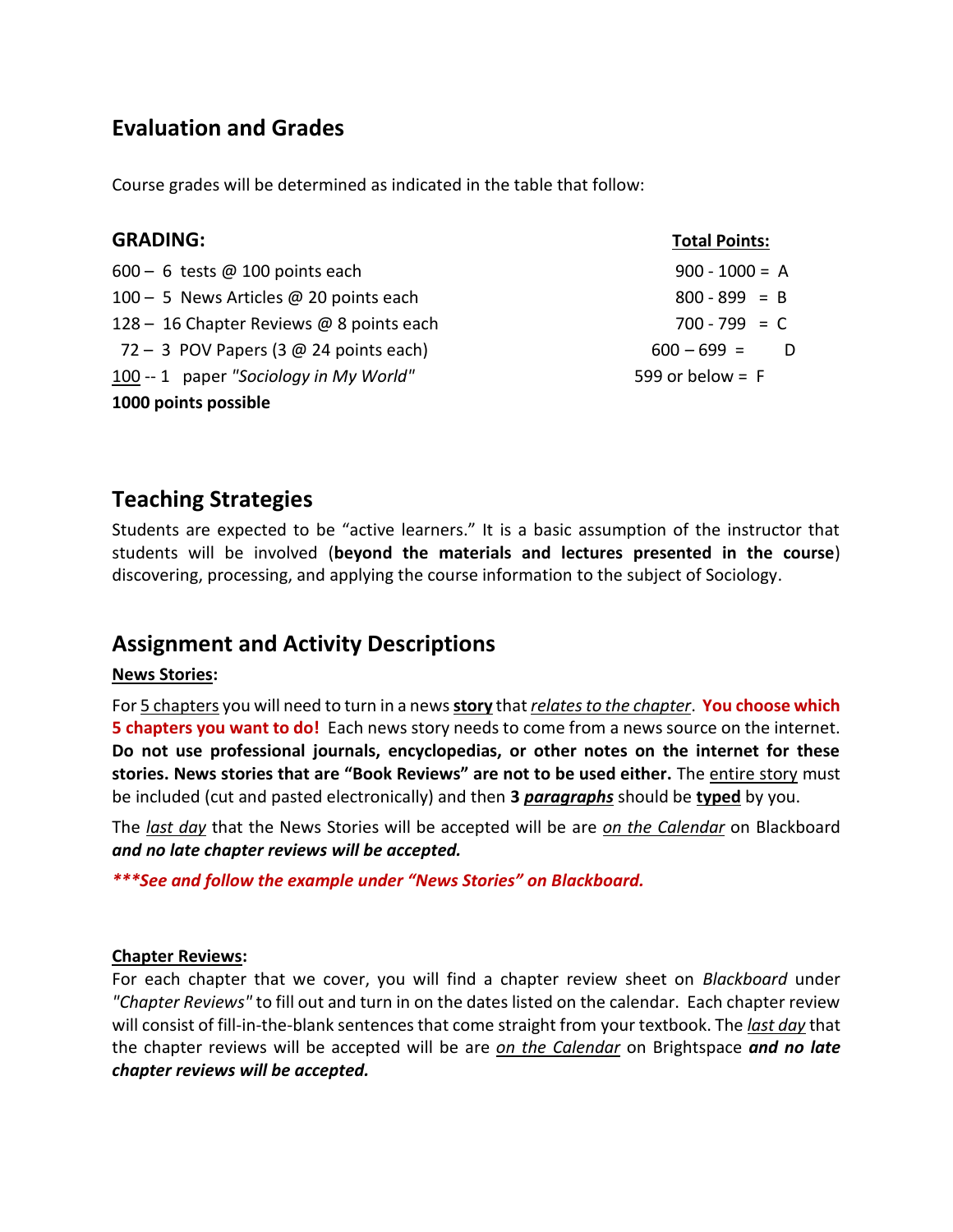#### **POV (Point-of-View) Papers:**

You will have three assignments on *Blackboard* under *"POV Papers".* For each reading, you will need to response to the questions or issues on them with your "point of view!" Each POV paper needs to be **one page long (1 full page minimum)** and *typed in the format* that is on "Blackboard" under *"POV Papers".* The specific due dates for these papers are on the Calendar on Blackboard, *and no late papers will be accepted.*

#### **"Sociology in My World" Paper:**

The paper that you are required to write is about how Sociology is all around you in the world. The purpose of this paper is to help you to see **10 sociological concepts** *(you choose which 10)* in your own life and the world around you. The *list of concepts you can choose from* is posted under *"Sociology in My World"* on Blackboard. This paper needs to be *typed in the format* under *"Sociology in My World"* on Blackboard.

#### **Exams:**

We will have 6 exams this semester which are listed on the Calendar in our Blackboard course.

#### **Late Work and Make Up Work Policies:**

- 1.*Is there any extra credit?*No, but we have enough assignments that you can earn points to overcome a grade that is less than you desired.
- 2. *May I make up missed work?* No. So, it would be wise to work ahead and stay ahead just in case: your frog croaks, your dog chokes, your computer smokes, etc.
- 4. *May I turn in my work early?* Absolutely! Any of these assignments may be turned in early!! No problem!! These assignments just cannot be turned in late!!

### **General Policies Related to This Course**

All students are required to follow the policies and procedures presented in these documents:

- [Angelo State University Student Handbook](http://www.angelo.edu/student-handbook/)<sup>1</sup>
- [Angelo State University Catalog](http://www.angelo.edu/catalogs/)<sup>2</sup>

### **Student Responsibility and Attendance**

**Online**: This class is asynchronous, meaning you do not have to be on-line at a certain time. There are readings which you will have to complete to be able to adequately participate in individual and group assignments. In order to complete this course successfully, you do have to participate in all course activities i.e. discussion boards, course projects, reflective logs, etc. Students are expected to engage in course activities and submit work by due dates and times.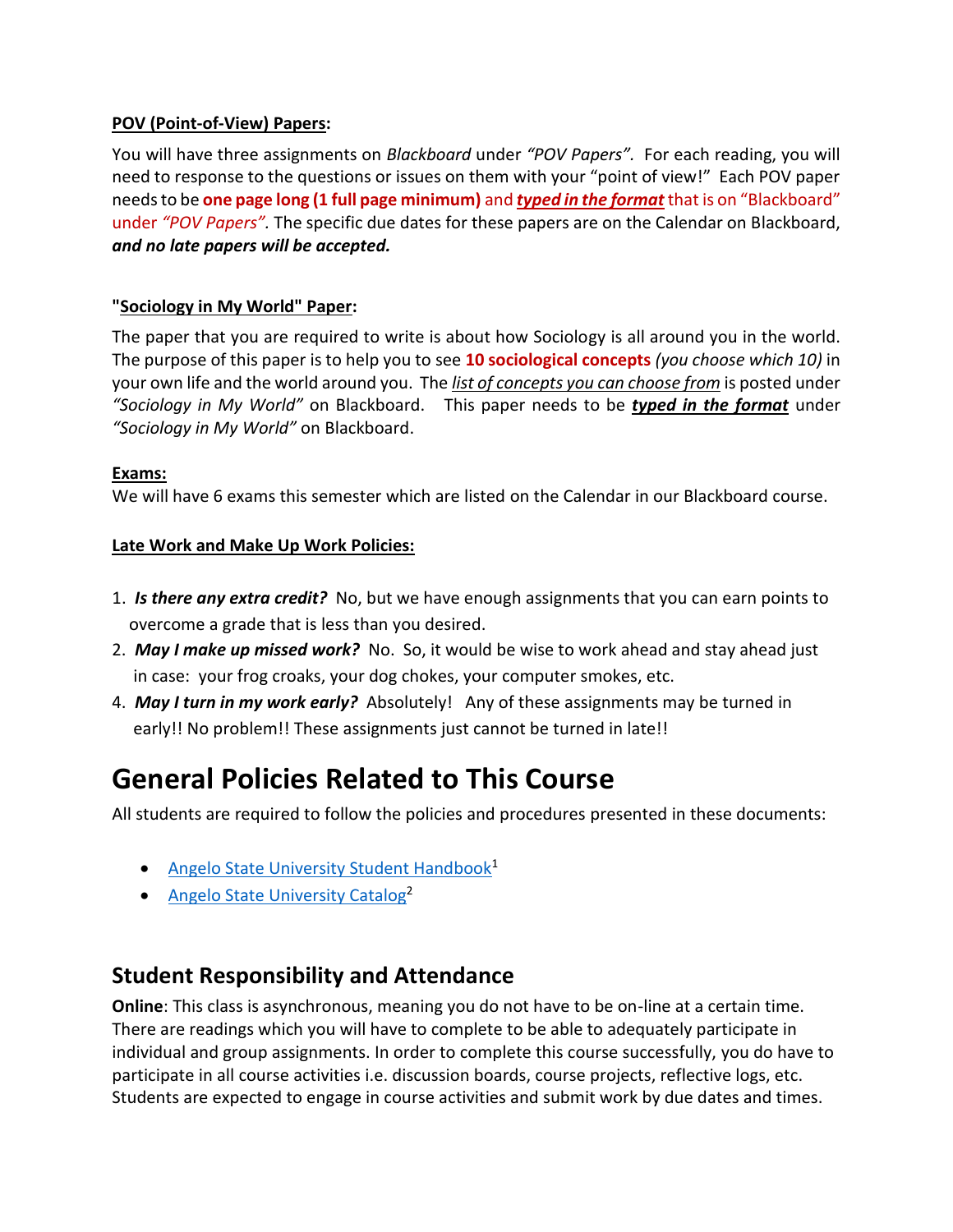The hope is that students will make substantive contributions which reflect integration of assigned materials as well as any outside readings as appropriate. Scholarly contribution is an expectation. For planning purposes, this class will probably require a minimum of 6-9 study hours per week on average.

### **Academic Integrity**

Students are expected to maintain complete honesty and integrity in all work. Any student found guilty of any form of dishonesty in academic work is subject of disciplinary action and possible expulsion from ASU.

The College of Health and Human Services adheres to the university's [Statement of](https://www.angelo.edu/student-handbook/community-policies/academic-integrity.php) [Academic](https://www.angelo.edu/student-handbook/community-policies/academic-integrity.php)  [Integrity.](https://www.angelo.edu/student-handbook/community-policies/academic-integrity.php)<sup>3</sup>

### **Accommodations for Students with Disabilities**

ASU is committed to the principle that no qualified individual with a disability shall, on the basis of disability, be excluded from participation in or be denied the benefits of the services, programs or activities of the university, or be subjected to discrimination by the university, as provided by the Americans with Disabilities Act of 1990 (ADA), the Americans with Disabilities Act Amendments of 2008 (ADAAA) and subsequent legislation.

Student Disability Services is located in the Office of Student Affairs, and is the designated campus department charged with the responsibility of reviewing and authorizing requests for reasonable accommodations based on a disability. It is the student's responsibility to initiate such a request by contacting an employee of the Office of Student Affairs, in the Houston Harte University Center, Room 112, or contacting the department via email at [ADA@angelo.edu.](mailto:ADA@angelo.edu) For more information about the application process and requirements, visit the Student Disability Services [website.](https://www.angelo.edu/services/disability-services/)<sup>4</sup> The employee charged with the responsibility of reviewing and authorizing accommodation requests is:

Dallas Swafford Director of Student Disability Services Office of Student Affairs 325-942-2047 dallas.swafford@angelo.edu Houston Harte University Center, Room 112

### **Incomplete Grade Policy**

It is policy that incomplete grades be reserved for student illness or personal misfortune. Please contact faculty if you have serious illness or a personal misfortune that would keep you from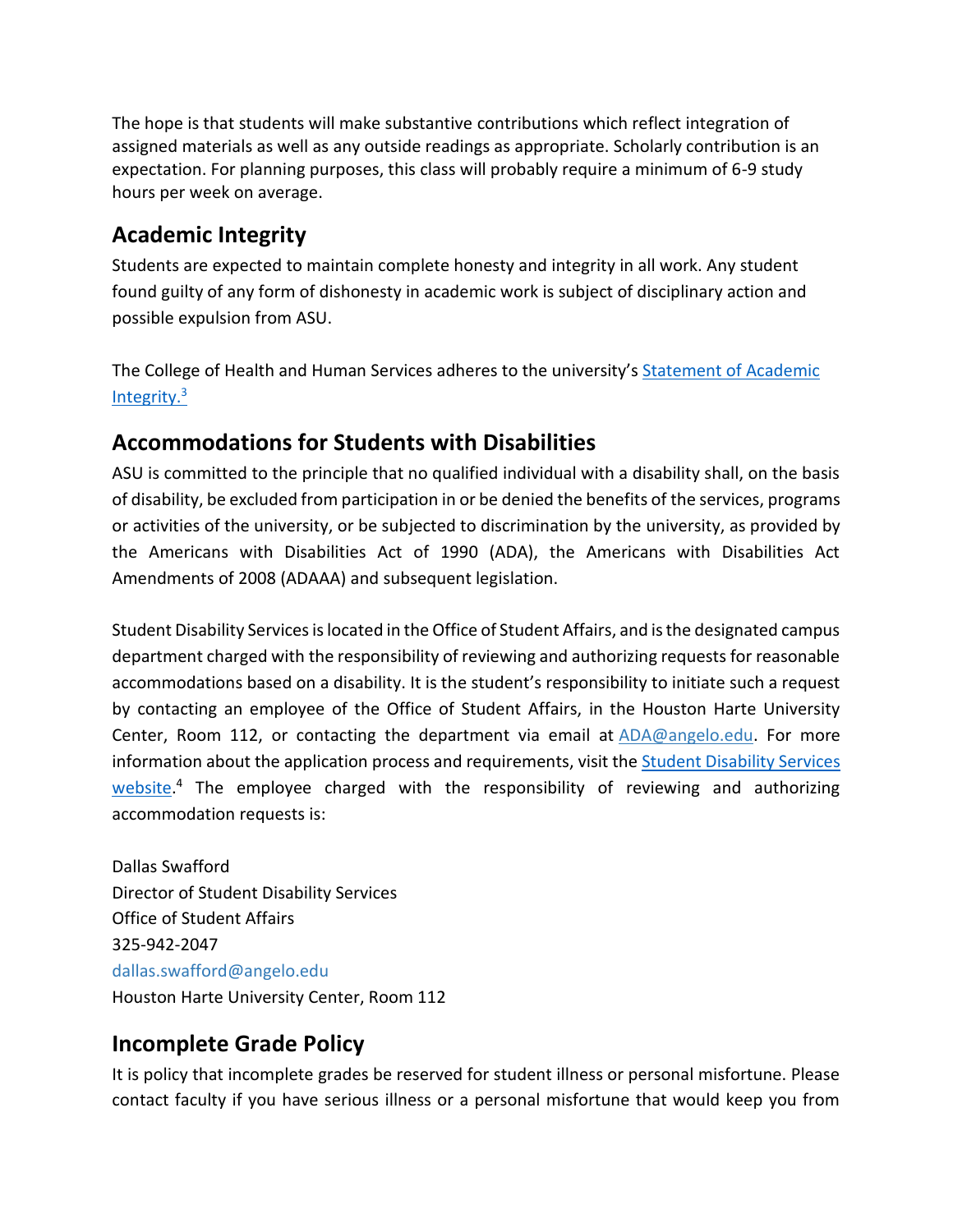completing course work. Documentation may be required. See ASU Operating Policy 10.11 [Grading Procedures](http://www.angelo.edu/content/files/14197-op-1011-grading-procedures)<sup>5</sup> for more information.

### **Plagiarism**

Plagiarism is a serious topic covered in ASU's **[Academic Integrity policy](http://www.angelo.edu/student-handbook/community-policies/academic-integrity.php)<sup>6</sup> in the Student Handbook**. Plagiarism is the action or practice of taking someone else's work, idea, etc., and passing it off as one's own. Plagiarism is literary theft.

In your discussions and/or your papers, it is unacceptable to copy word-for-word without quotation marks and the source of the quotation. It is expected that you will summarize or paraphrase ideas giving appropriate credit to the source both in the body of your paper and the reference list.

Papers are subject to be evaluated for originality. Resources to help you understand this policy better are available at the **[ASU Writing Center.](http://www.angelo.edu/dept/writing_center/academic_honesty.php)**<sup>7</sup>

### **Copyright Policy**

Students officially enrolled in this course should make only one printed copy of the given articles and/or chapters. You are expressly prohibited from distributing or reproducing any portion of course readings in printed or electronic form without written permission from the copyright holders or publishers.

### **Student Absence for Observance of Religious Holy Days**

Regular and punctual attendance is expected of all students. Students will be counted absent from class meetings missed, beginning with the first official day of classes. Students, whether present or absent, are responsible for all material presented or assigned for a course and will be held accountable for such materials in the determination of course grades.

A student who intends to observe a religious holy day should make that intention known in writing to the instructor prior to the absence. See ASU Operating Policy 10.19 Student Absence for [Observance of Religious Holy Day](http://www.angelo.edu/content/files/14206-op-1019-student-absence-for-observance-of)<sup>8</sup> for more information.

### **Syllabus Changes**

The faculty member reserves the option to make changes as necessary to this syllabus and the course content. If changes become necessary during this course, the faculty will notify students of such changes by email, course announcements and/or via a discussion board announcement. It is the student's responsibility to look for such communications about the course on a daily basis.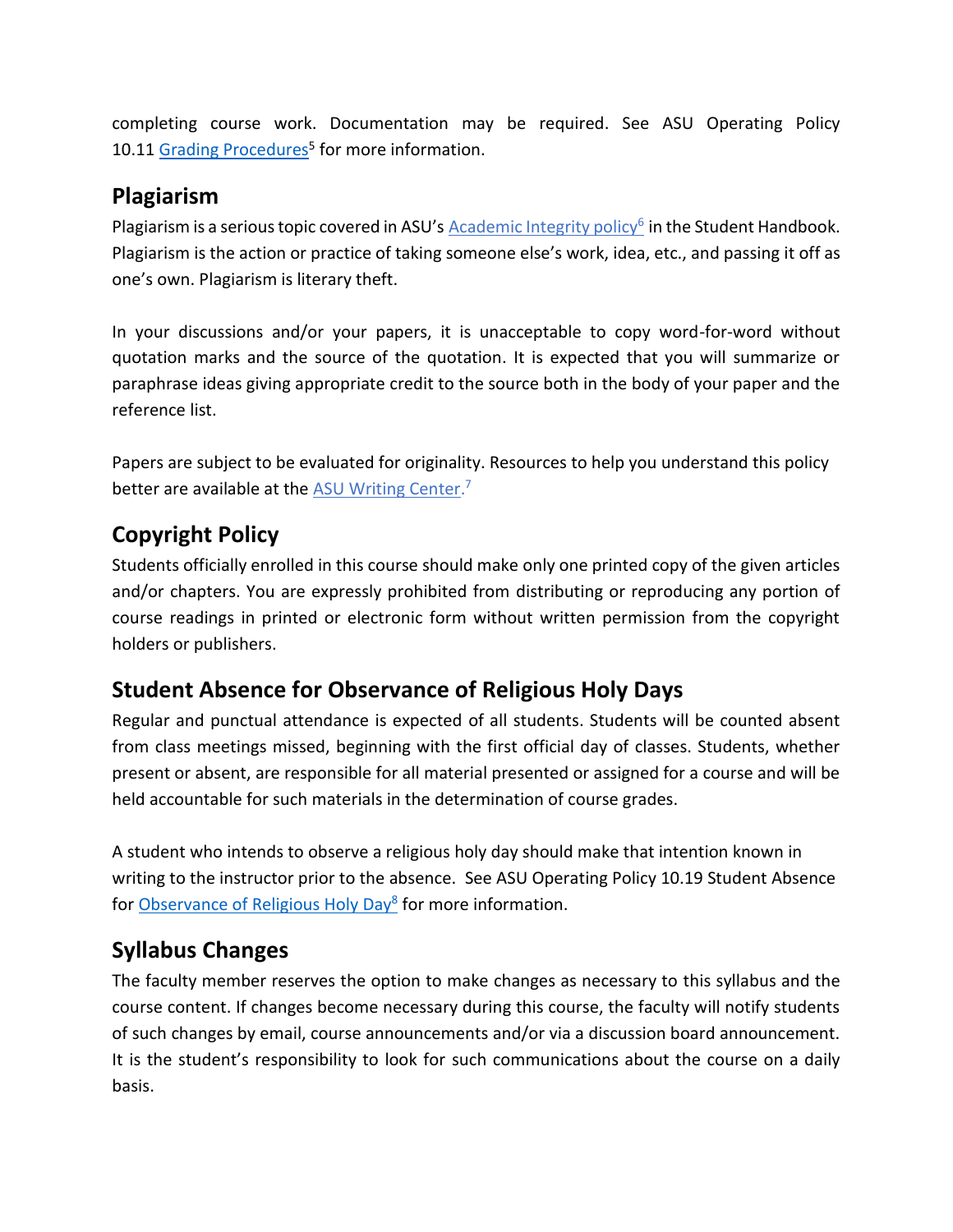### **Title IX at Angelo State University**

Angelo State University is committed to providing and strengthening an educational, working, and living environment where students, faculty, staff, and visitors are free from sex discrimination of any kind. In accordance with Title VII, Title IX, the Violence Against Women Act (VAWA), the Campus Sexual Violence Elimination Act (SaVE), and other federal and state laws, the University prohibits discrimination based on sex, which includes pregnancy, and other types of Sexual Misconduct. Sexual Misconduct is a broad term encompassing all forms of genderbased harassment or discrimination and unwelcome behavior of a sexual nature. The term includes sexual harassment, nonconsensual sexual contact, nonconsensual sexual intercourse, sexual assault, sexual exploitation, stalking, public indecency, interpersonal violence (domestic violence or dating violence), sexual violence, and any other misconduct based on sex.

You are encouraged to report any incidents involving sexual misconduct to the Office of Title IX Compliance and the Director of Title IX Compliance/Title IX Coordinator, Michelle Boone, J.D. You may submit reports in the following manner:

Online: [www.angelo.edu/incident-form](http://www.angelo.edu/incident-form) Face to face: Mayer Administration Building, Room 210 Phone: 325-942-2022 Email[:michelle.boone@angelo.edu](mailto:michelle.boone@angelo.edu)

*Note, as a faculty member at Angelo State, I am a mandatory reporter and must report incidents involving sexual misconduct to the Title IX Coordinator. Should you wish to speak to someone in confidence about an issue, you may contact the University Counseling Center (325-942-2371), the 24-Hour Crisis Helpline (325-486-6345), or the University Health Clinic (325-942-2171).*

For more information about resources related to sexual misconduct, Title IX, or Angelo State's policy please visit: [www.angelo.edu/title-ix.](http://www.angelo.edu/title-ix)

### **Student Evaluation of Faculty and Course**

Students in all programs are given the opportunity to evaluate their courses and the faculty who teach them. Evaluations are most helpful when they are honest, fair, constructive, and pertinent to the class, clinical experience, or course. Faculty value student evaluations, and use student suggestions in making modifications in courses, labs and clinical experiences.

Angelo State University uses the IDEA (Individual Development and Educational Assessment) system administered through Kansas State University for all course evaluations. The Office of Institutional Research and Assessment administers IDEA for the entire university, online and has established a policy whereby students can complete course evaluations free from coercion.